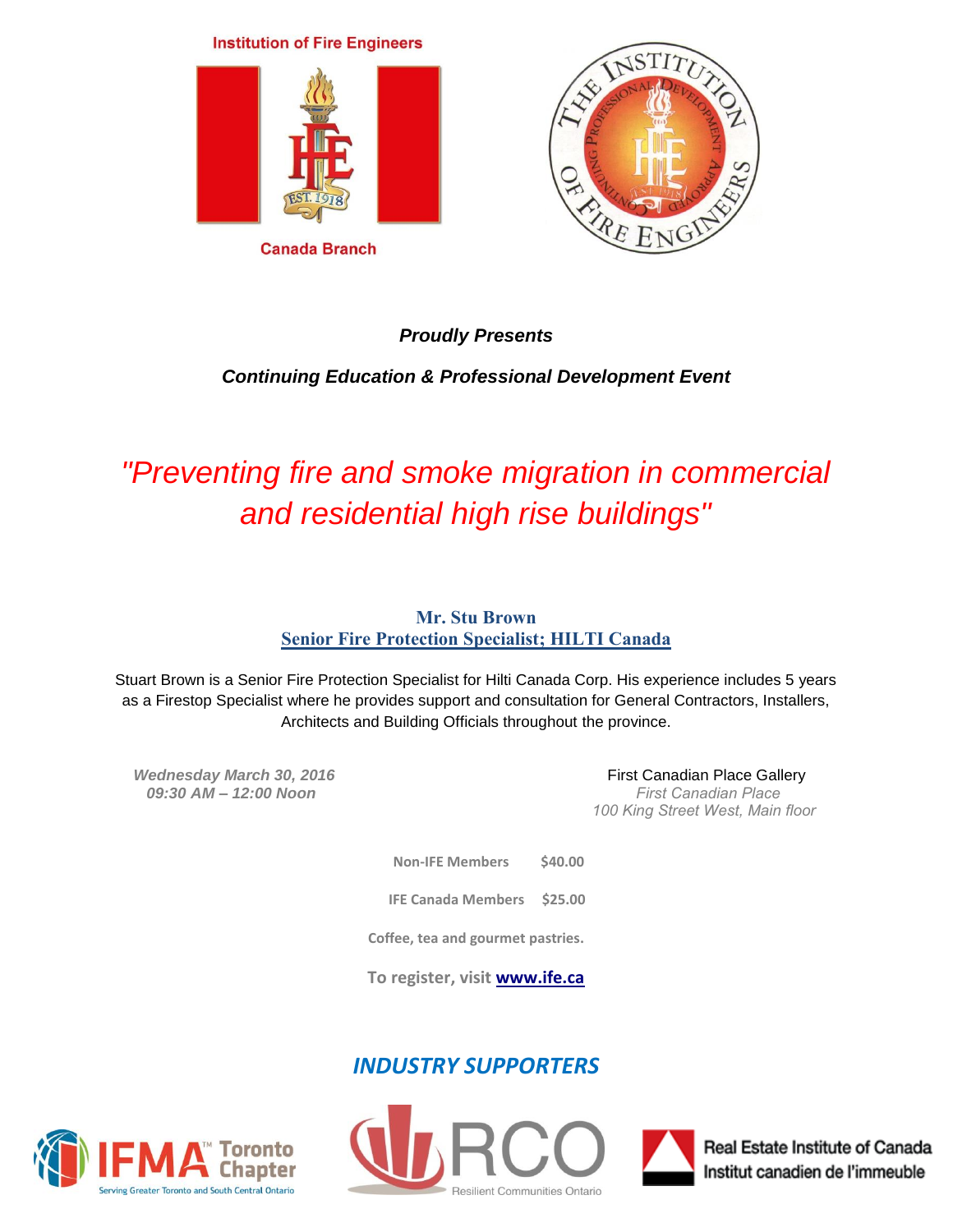## **What is Fire Stop**

*Firestop or firestopping is a process whereby certain materials, which are typically specifically manufactured, are used to impede the passage of Smoke, Flame and in some cases Water.* 

# **What Does Fire Stop Do**

*Firestop is specifically designed to help protect buildings and the occupants of buildings from the potentially harmful or lethal effects of flame and its toxic by-products. It is in every building, and every facility, every condo, and commercial high-rise.* 

## **What do Poor / Broken Fire Separations Look Like?**



## **WHO SHOULD ATTEND**

*Building Owners, Fire Inspectors, Property Managers, Condo Managers, Industrial Facility Managers, Insurance Professionals, Fire Protection Specialists*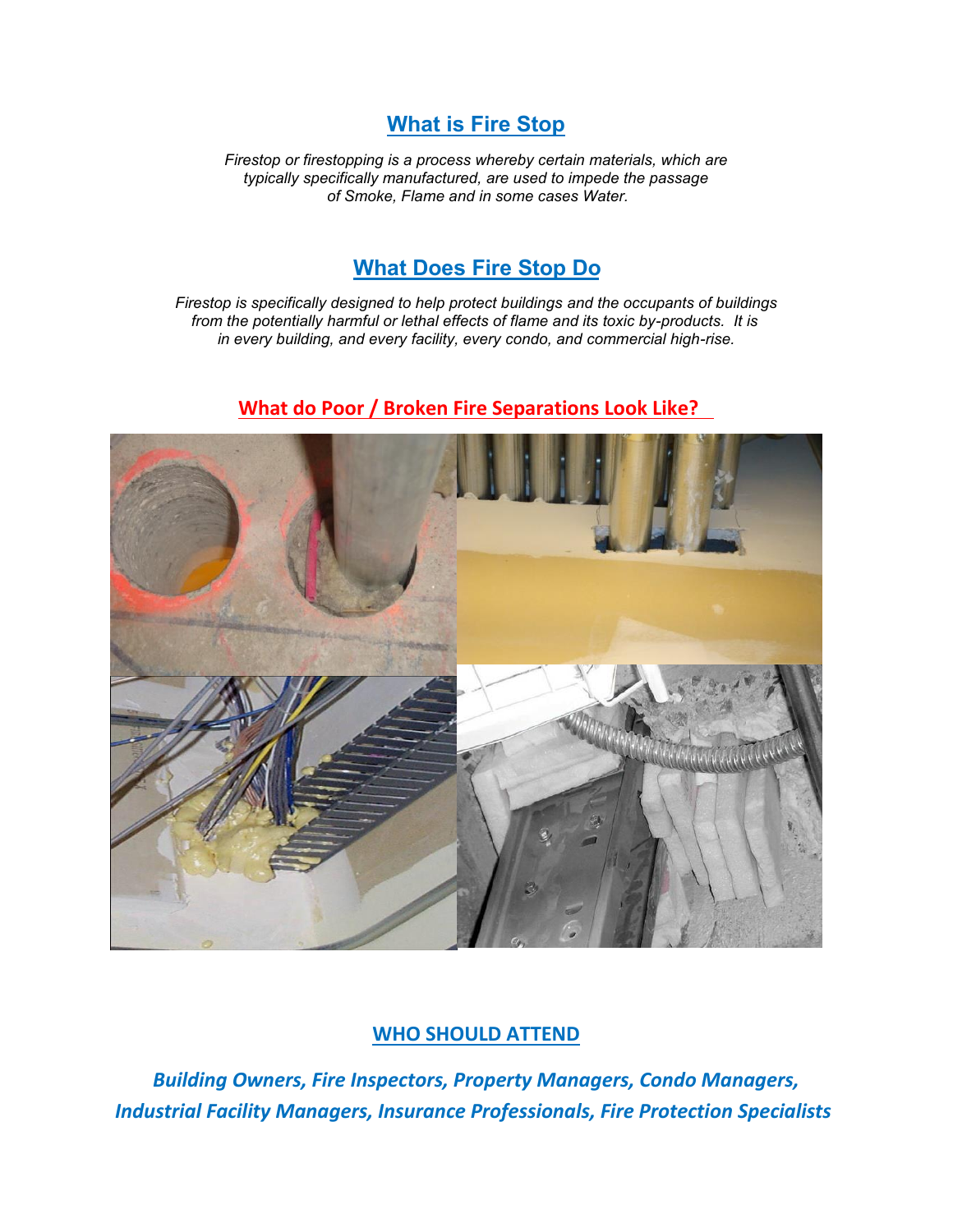### **Seminar Overview**

#### **How is the building owner or building manager impacted?**

- *Residential vs Commercial vs Industrial*
- *Loss of Life Smoke vs Fire*
- *Finance Property Damage*
- *Legal Responsibility*
- *Legal Liability*
- *Legal Fines*

#### **How are municipal fire services impacted?**

- *Challenges*
- *Inspection*

### **Migration of smoke and its impact on the building, and your occupants;**

- *Stack effect / Negative pressure in buildings*
- *Sprinkler systems effective on fire not Smoke*
- *Compartmentalization*
- *Resident / Occupant Impact*

### **Technical Specifics of Fire Stop**

- *What is fire stop and how does it work*
- *What is building compartmentation (use of fire compartments)*
- *High risk areas, where we need to fire stop*
- *What types of building conditions need to be fire stopped in depth*
- *Use of "W" rated Fire Stop Best practices in residential high-rise flood mitigation; Mold Mitigation, and significantly mitigating flood damage.*
- *Use of "STC" for sound transmission classification associated benefits for facility managers*

## **The How To of Inspecting Firestop**

- Chicago Apple facility Fire Smoke migration > 20 million in damages
- $\checkmark$  Good vs. Bad firestop install
- $\checkmark$  How to understand a CUL or ULC listing
- $\checkmark$  What to look for during an inspection
- $\checkmark$  What type of contractors should be used for the initial install
- $\checkmark$  When should the Fire Stop Contractor be engaged
- $\checkmark$  Codes and Requirements.

*Upon completion of the above program, participants will receive a diploma of participation,* 

*Certified for 2.0 Hours of Continuing Professional Development Educational Credits.*